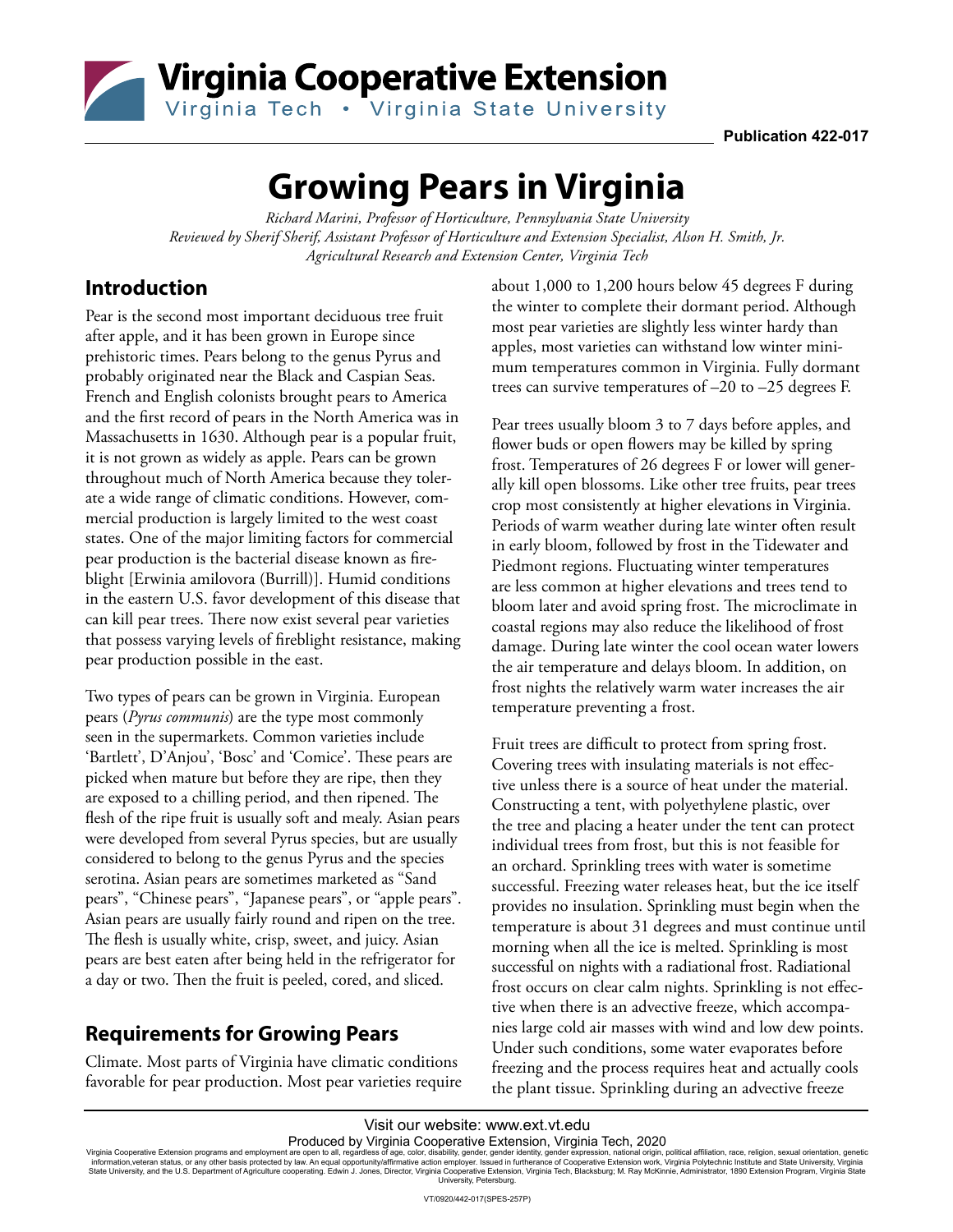often increases the frost damage. Some commercial fruit producers install large fans in their orchards.

During a radiational frost cold air sinks to the ground because it is heavier than warm air. This results in a layer of warm air above the cold air, which is called an inversion layer. During a radiational frost, fans pull warm air out of the inversion layer and warm the air near the ground. Fans often save a crop, but they are expensive to install and to operate.

Planting on a frost-free site is the best way to minimize frost injury. Sites with good air drainage are usually located at 800 to 2000 feet above sea level. However, the orchard must be located on ground that is higher than the surrounding ground so cold air will settle below the orchard and the trees will be in the inversion layer.

**Soil**. Pear trees tolerate a wide range of soil conditions. Soil fertility is not an important criterion for growing pears because it is easily modified. Soil pH should be about 6.2 to 6.8, and can be adjusted with surface applications of limestone. Plant nutrients such as nitrogen, phosphorous, potassium, and micronutrients also can be added to the soil. The most important considerations for pears are soil depth and water drainage. Pear is the most tolerant of all fruit trees to wet soils. However, if the roots are under water for more than several days the root system will be injured. Water drainage characteristics of the soil can be evaluated by digging a hole 3 feet deep. The day after a rain of at least one inch, while the soil is still moist, fill the hole with water. The soil is suitable if the water drains out of the hole within three days.

Avoid soils with a rooting depth less than 2 or 3 feet. A layer of clay or rock can sometimes limit the rooting depth. Such a layer restricts root growth to the upper layer of soil and prevents water movement into or out of the root zone. Therefore, the soil is too wet after rain and the soil dries out quickly during a drought. Shallow rooted trees are also more likely to lean or fall over during wind events.

### **Pear Rootstocks**

All fruit trees, including pear, are not grown from seed. Trees grown from seed will not be of the same variety as the seed and rarely is the eating quality of the fruit acceptable. The only way to maintain the genetic identity of a variety is through vegetative propagation. Pear trees

do not root easily, so pears are propagated by budding or grafting onto a rootstock. Rootstocks are propagated from seed or from cuttings. Large nurseries, specializing in fruit trees, produce the rootstocks, bud or graft the variety onto the rootstock, grow the tree in the nursery for a year, and ship the trees to the consumer.

Rootstocks can influence tree growth in several ways. Some rootstocks are more tolerant of different soil conditions and soil-borne diseases. Some rootstocks produce dwarf or semi-dwarf trees. Some rootstocks cause the tree to produce fruit at a young age. Therefore, it is important to purchase trees budded onto rootstocks that are known to perform well in the eastern U.S.

**European Pears.** Domestic Seedlings [seeds of the European pear varieties 'Winter Nelis' (*Pyrus communis*) or 'Bartlett'] are the most commonly used pear rootstocks. These rootstocks produce standard size trees, but perform poorly on wet soils. In Oregon trees on 'Winter Nelis' are slightly more vigorous than trees on 'Bartlett'.

Pyrus betulaefolia Seedlings are adapted to poorly drained or wet soils. Trees are more vigorous than 'Bartlett' seedlings. This rootstock tends to produce deep roots, so it performs well on droughty soils.

Hybrids of 'Old Home' and 'Farmingdale' (OH x F) are propagated from cuttings, they are moderately resistant to fireblight, they are compatible with common varieties, and they provide good anchorage. OH x F #18 is very vigorous and is used for Asian Pears. OH x F #97 is vigorous and produces a tree similar in size to Domestic Seedling. OH x F #333 and OH x F #282 are semidwarf and produce trees about 75 to 80% of Domestic Seedling.

**Selections of Quince** (*Cydonia oblonga*) are propagated from cuttings, and are the most dwarfing rootstock available for pear. Quince produces trees about 70% of Domestic Seedling and induces early fruiting. Some varieties, such as 'Bosc' and 'Bartlett', are not compatible with Quince and require a compatible interstem. Information from Oregon indicates that Quince is about as susceptible to fireblight as Domestic Seedling.

**Asian Pears.** Asian pear trees are weak growing and require rootstocks more vigorous than Pyrus communis. *Pyrus betulaefolia* is usually used for Asian Pears.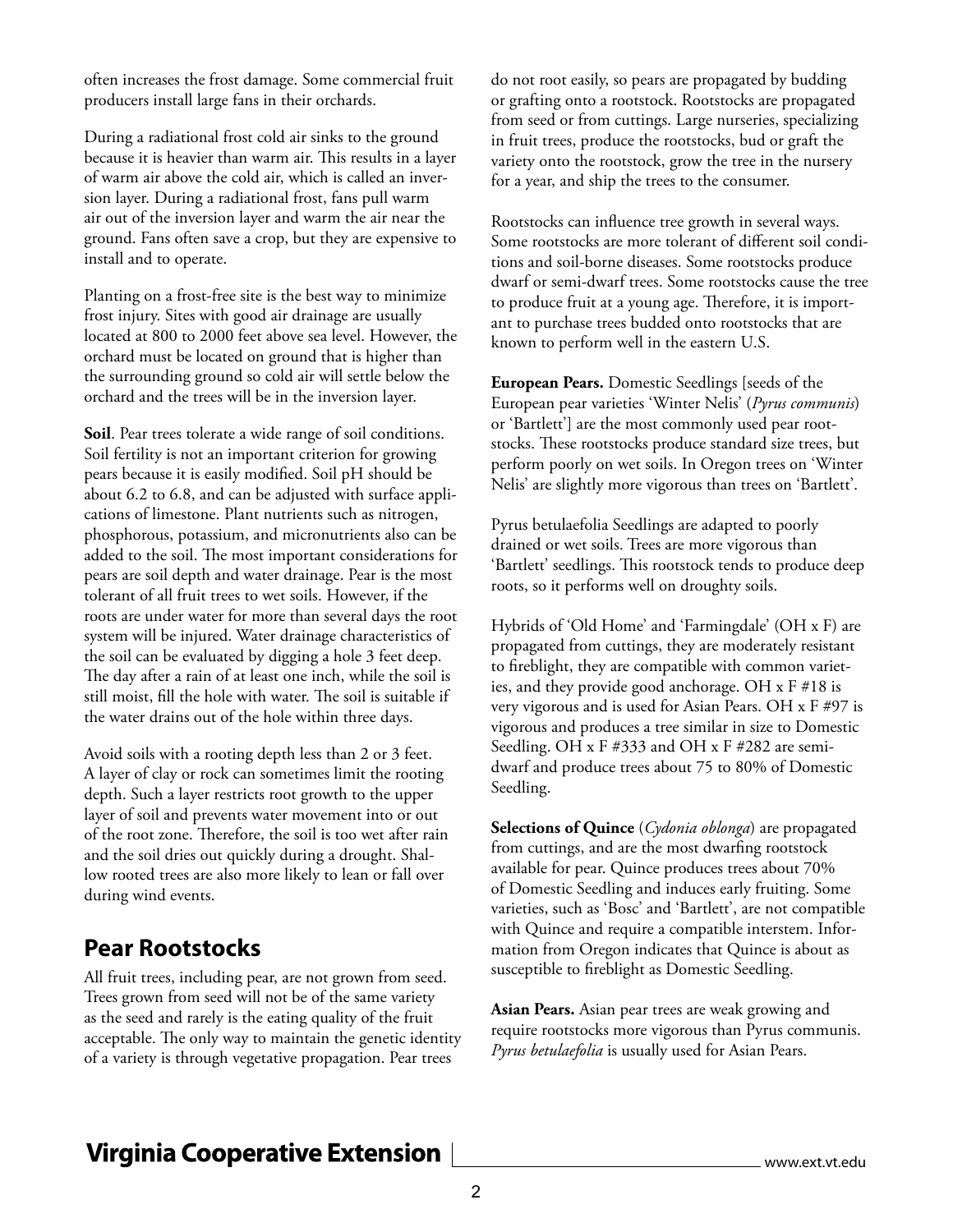### **Pear Varieties**

#### **European Pears.**

Most of the popular commercial varieties are very susceptible to fireblight and are not recommended for Virginia. No pear variety is immune to fireblight, but some have considerable resistance. Most of the resistant varieties have not been evaluated in Virginia and the following descriptions were summarized from nursery catalogues and reports from other states.

**'Harrow Delight'** – This variety is a hybrid of (Old Home x 'Early Sweet') x 'Bartlett', and was introduced in 1982 by the Harrow Research Station, in Harrow, Ontario, Canada. The fruit is medium size, similar to 'Bartlett' in appearance and has excellent flavor. The skin is light green to yellow-green with 20% to 30% light red blush. The flesh is smooth with no grit cells. It ripens about two weeks ahead of 'Bartlett'.

**'Stark Honeysweet'** – This variety is a hybrid of 'Seckel' x ('Vermont Beauty' x 'Roi Charles de Waurtemburg') and was patented by Stark Brothers Nurseries in 1979. The large fruit is covered with golden russet and ripens in late August. The flesh is smooth, and buttery with no grit. The flavor is rich, sweet and similar to 'Seckel'.

**'Moonglow'** – This variety is a hybrid of US-Mich. 437 x 'Roi Charles de Waurtemburg'and was introduced in 1960 by the USDA, Beltsville, MD. The fruit is medium to large in size and yellow. The flesh is soft, white, moderately juicy, and nearly free of grit cells. The flavor is mild and sub acid. It ripens in early to mid-August, about one week ahead of 'Bartlett'.

**'Harvest Queen'** – This variety is a hybrid of 'Barseck' x 'Bartlett' and was introduced by the Harrow Research Station in Harrow, Ontario in 1982. This is a new 'Bartlett' type pear with good fireblight resistance. The flesh is similar to Bartlett, but less gritty. It ripens one week ahead of 'Bartlett'. The fruit is very similar to 'Bartlett' in appearance and flavor, but slightly smaller in size. Reports indicate that it is good for canning.

**'Magness'** – This variety is a hybrid of 'Seckel' seedling x 'Comice', and was released from the USDA breeding program in 1968. The fruit is medium in size and the skin is covered with a slight russet. The flesh is soft, juicy, and nearly free of grit cells. The flavor is sweet, highly perfumed, and aromatic. The fruit is generally considered to be of very high quality. It ripens about a week after Bartlett. 'Magness' does not produce good pollen and must be planted with two other varieties to ensure that all three varieties will produce fruit.

**'Potomac'** – This is a hybrid of 'Moonglow' x

'Buerre D'Anjou' and was released in 1993 by the USDA. The fruit is moderate in size and the skin is light green and glossy. The flesh is moderately fine, buttery, and has some grit cells. The flavor is mild and sub acid and the aroma is mild. It ripens about two weeks after Bartlett.

**'Seckel'** – This variety is sometimes called "sugar pear." The fruit is small and yellowish brown with a pale red russet. The flesh is fine grained, smooth, juicy, and extremely sweet. The tree is fairly resistant to fireblight and is considered to be one of the highest quality pears. It is excellent for canning whole or for making spiced pears.

**'Harrow Sweet'** – This variety is a hybrid of 'Bartlett' x Purdue 80-51, and was recently released by the Harrow Research Station in Harrow, Ontario. This new variety ripens about 25 days after 'Bartlett' and has good fireblight resistance. The size is similar to 'Bartlett'. The skin is yellow with red blush and some russetting. The flesh is white, sweet, juicy, and flavorful.

**Asian Pears.** Asian pears vary in their resistance to fireblight, but most are susceptible to fireblight.

**'Shinseiki'** (English translation = Twentieth Century) – This pear originated as a chance seedling in Japan in 1888. This variety is the standard against which other Asian pears are compared. This pear ripens in early August. The fruit is round and the skin is greenish yellow with no russet and is semi-glossy. The flesh is sweet, crisp, and juicy, and the fruit stores for about 20 weeks.

**'Kosui'** (English translation = Good Water) – This variety is a hybrid of 'Kikusui' x 'Wasekozo' and was released in 1959 by the National Horticultural Research Station, Tsukuba, Japan. The fruit is medium in size, and the surface is yellow-bronze with russet. The flesh is crisp, very sweet, juicy, and has low acid **'Hosui'** (English translation = Much Water) – This variety is a hybrid of 'Kikusui' x 'Yakumo' and was released in 1972 by the National Horticultural Research Station, Tsukuba, Japan. The fruit is large and round globular in shape. The skin is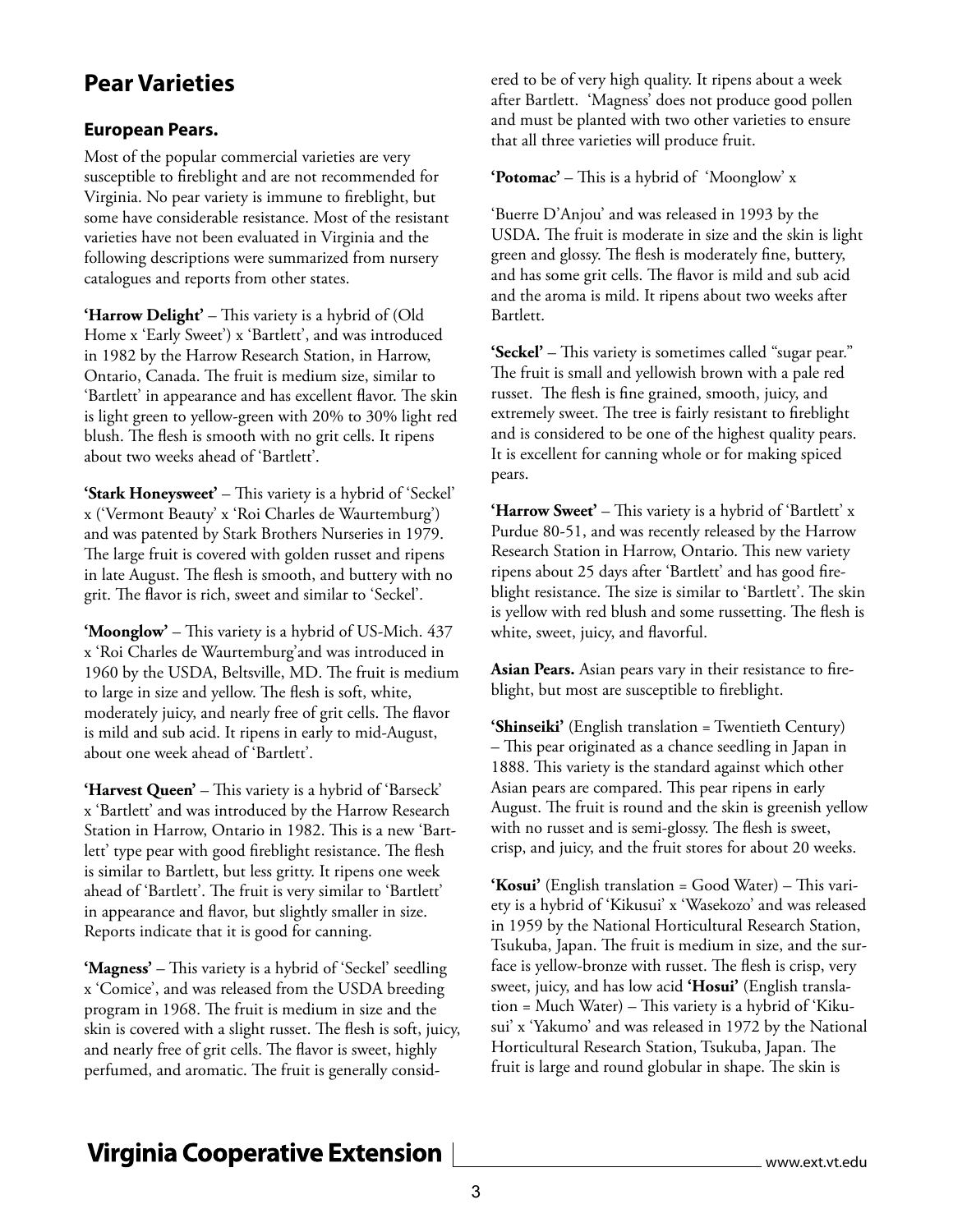solid russet and golden with pronounced lenticels. The flesh is off-white sweet, mild, crisp, and juicy. There is a little acid, which gives it a fairly complex flavor. Fruits store about 4 weeks.

**'Nitaka'** – This is a highly russetted orange-brown pear with excellent size. The flesh is juicy and sweet and is heavier textured than most Asian Pears. Fruit can be stored six months.

**'Olympic'** – This round, large, heavily russetted brown Asian Pear has a crisp, juicy sweet taste. Fruit can be stored eight months.

### **Pollination.**

Like apples, pear is self non-fruitful and usually will not set a good crop of fruit with its own pollen. Therefore, at least two different varieties must be planted near each other for cross-pollination. Insects, especially honeybees, carry pollen from one tree to another. Unfortunately, pear flowers produce little nectar and are less attractive to bees than many other types of flowers. Therefore, it is important to plant pear trees close together, preferably within 70 feet of each other for cross-pollination.

### **Purchasing and Handling Trees**

There are no fruit tree nurseries in Virginia, so all fruit trees are imported from other states. Pear trees can be purchased from local garden centers and most of the trees are shipped from the west coast. Garden centers usually purchase trees as bear-root trees, plant the trees in containers, and sell them as soon as possible. These trees grow well, but the selection of varieties and rootstocks is often limited. Usually the rootstocks are not identified and are referred to as "semi-dwarf" or "dwarf". The only way to ensure a good selection of varieties and rootstocks is to purchase trees, through the mail, from a nursery that specializes in growing fruit trees. Most reputable nurseries now have websites. Some nurseries sell two-year-old trees. These trees were often too small to sell after one year in the nursery, so they grow them for an extra year. These large trees are usually more expensive than smaller trees. There is little advantage to planting large trees, because medium-size trees (2 feet to 4 feet tall with a 1/2 inch trunk diameter) grow very well. Large trees often grow poorly the first year because there is too little root system to support the large top. Medium-size and large trees planted in the spring are usually similar in size by fall.

When trees are purchased locally in pots, the trees should be watered every few days to prevent drying out and planted as soon as possible. Dormant trees will usually grow better than trees with leaves because dormant trees will have a chance to grow roots before the leaves start to demand water. If trees are purchased through the mail, they will arrive in a paper bag or a waxed cardboard box. The roots are covered with moist sawdust or some other material. Open the bag to make sure you have received trees of the correct variety and rootstock. Check the material covering the roots and, if dry, moisten it. Plant the trees as soon as possible. If trees can't be planted for several weeks, then leave the trees in the bag and place the bag in a cool place, such as the basement, the garage, or the north side of a building.

### **Planting Trees.**

If dormant trees are available, trees can be planted in late fall and early winter. Most nurseries ship trees in the late winter and early spring. Plant trees as early in the spring as possible (March and early April). Trees planted in May and June may not grow as well as earlier planted trees. Root growth occurs when soil temperatures are above 45 degrees F. Best tree growth occurs when root growth begins before leaves are produced by the tree.

The roots should be moist when planting. Soak the roots in water for 30 minutes to an hour before planting. Dig a planting hole large enough to accommodate the root system; a hole 18 inches deep and 18 inches wide is usually adequate. Remove broken roots and shorten long roots so they fit in the hole. Set the tree at the same depth at which it grew in the nursery, or set the tree so the highest roots are about 4 inches below the soil. After putting the root system into the hole, partially fill the hole and tamp the soil to ensure root-to-soil contact so roots will not become dry. Fill the hole and tamp the soil by walking around the tree. Water the tree with at least 2 gallons of water per tree. Place a cylinder of hardware cloth loosely around the base of the trunk to prevent rodents from feeding on the bark.

Because there are no truly dwarfing rootstocks for pears, the trees tend to be large. Well-pruned mature trees are 18 feet to 20 feet tall and 16 feet to 18 feet in diameter. Trees growing in fertile soils will be a little larger, and those planted on shallow or sandy soils will be a little smaller. In general, pear trees should be planted at least 16 feet apart. If planted in rows, trees can be spaced 16 feet within the row and 22 feet to 24 feet between rows.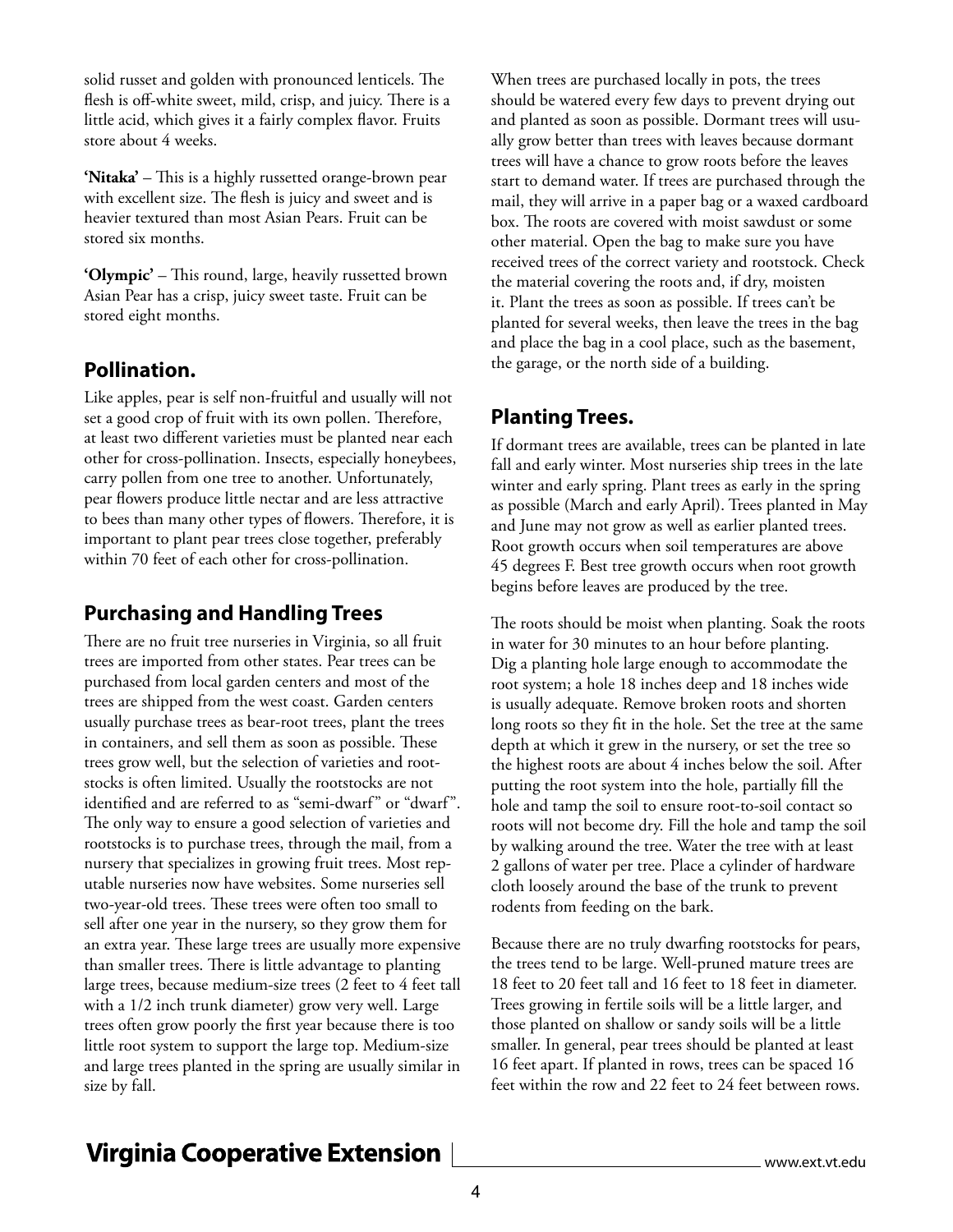

Figure 1. Training and pruning pear trees to the modified leader form during the first four years (left to right). Dotted lines represent portions of the tree that should be removed by pruning during the late winter.

### **Training and Pruning.**

 The basic principles and practices of pruning fruit trees are discussed in detail in another bulletin (Training and Pruning Apple Trees, VCE Publication 422-021). A condensed discussion of pruning will be presented here.

There are three basic forms to which fruit trees can be trained. The Central Leader consists of a tree with one main trunk, with about 12 to 16 primary scaffold branches originating from the trunk. The top of the tree is kept narrower than the bottom of the tree, so the tree has a conical or Christmas tree shape. The open center or open vase consists of three to five major branches arising from the trunk within three feet from the ground. The mature tree has few branches in the center and is shaped like a bowl. The Modified Leader consists of a main trunk with five to seven primary branches arising from the trunk within about 6 feet from the ground. The mature tree is usually oval-shaped.

Some pear growers prefer to train trees as modified leaders or open vase. If fire blight kills one of the leaders, then two-thirds to four-fifths of the tree remains. Other pear growers prefer the central leader form because trees will usually start to produce fruit a year or two earlier than when trained with multiple leaders.

**Asian Pears**. Asian pears and European pears have very different natural growth habits and this must be considered while training the trees. Asian pears are relatively small trees (usually 8 feet to 12 feet tall) and they often produce fruit by the third season. The branches also have very narrow crotch angles, which are usually considered undesirable because narrow crotches are weak and may split. Techniques used to improve crotch angles with other tree fruits are less successful with Asian pears, so trees should be allowed to grow fairly naturally. Experience in Virginia indicates that Asian pears perform well when trained to a modified leader and the trees are fairly easy to train to this form (Figure 1).

At planting, remove the top of the tree by heading at 36 inches above ground. This heading cut will cause buds just below the cut to develop into shoots. These shoots will become the primary scaffold branches. Also remove any branches that are broken or that originate lower than 30 inches above ground. If there are branches with wide crotches longer than 30 inches, these shoots should be shortened to about 20 inches.

Trees should be pruned during late winter, 7 to 30 days before bloom. The first winter there should be two to four upright shoots of similar vigor that developed from buds on the leader just below the heading cut. Retain the longest straightest shoot and this will be the leader. Head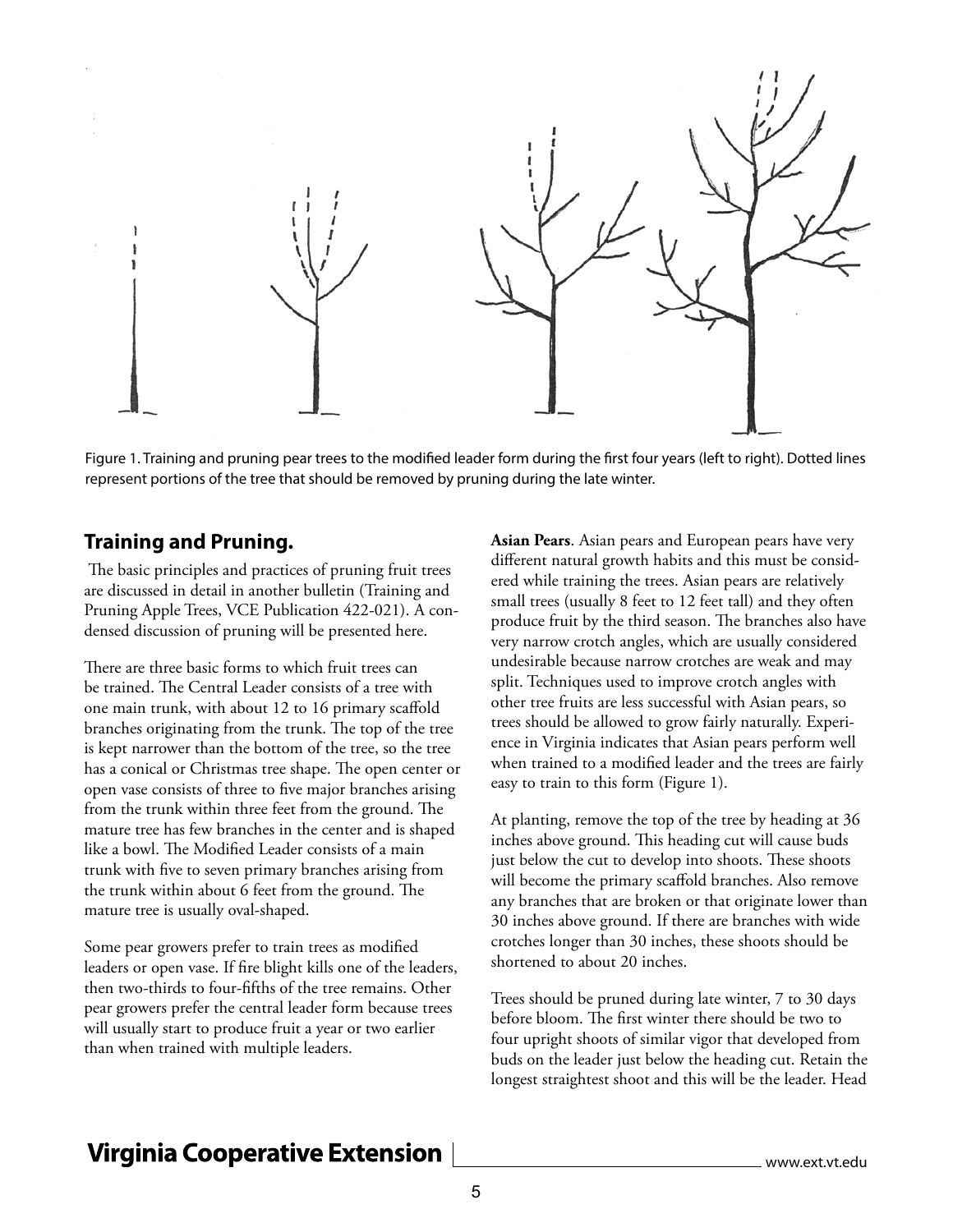

Figure 2. Training and pruning pear trees to the central leader form during the first four years (left to right). Dotted lines represent portions of the tree that should be removed by pruning during the late winter.

the leader to remove the top one-third of the shoot. Remove the two or three competing leaders. If the tree grew well there should be one to five shoots developing along the lower two-thirds of the leader. These shoots are usually shorter and have wider crotch angles than the shoots above them. Remove all shoots lower than 2 feet from the ground and retain all other shoots with wide crotch angles. Remove the topmost one-third of each shoot with a heading cut. The heading cuts will stiffen the branches and induce several vigorous shoots to develop from buds below the cut.

During the second winter, retain the straightest shoot developing on the leader and remove all competing shoots. Retain shoots below each heading cut that are most horizontally oriented and remove all the other vigorous shoots below the heading cut. Remove low branches and any vertically oriented vigorous shoots. Use heading cuts to shorten all shoots and the leader by one third. By the third year, the trees will start to fruit and the weight of the fruit will pull the ends of the branches down. The tree will eventually develop a drooping appearance. As trees start to fruit, shoot growth becomes less vigorous and little pruning is required. Each winter remove any vigorous upright shoots. As the ends of the scaffold branches droop below the horizontal, shorten the branches by cutting into 2- or 3-year-old wood to a more horizontally oriented branch. The mature tree will be about 8 to 12 feet tall.

**European Pears**. Trees can be trained to the modified leader form described above. However, to encourage early fruiting, the central leader tree form is recommended for European pears. The central leader consists of a tree with one leader and the tree has a conical or Christmas tree shape (Figure 2).

At planting head the leader at 36 inches above ground and remove all branches lower than 30 inches above ground. Remove all broken branches and branches with narrow crotch angles. During the first growing season, several vigorous shoots will develop from buds just below the heading cut. During the first winter, retain the longest, most vertical of these shoots and remove the other vigorous shoots with narrow crotch angles. Retain less vigorous limbs with wide crotch angles that are at least 28 inches above ground. If branches are very upright, the branches can be reoriented to an angle of about 30 to 40 degrees from vertical with a spreader. Spreaders can be made from pieces of stiff wire sharpened at the ends or strips of wood with a sharpened nail in each end. One end of the spreader is placed in the trunk and the other end is placed in the branch. Spreaders can be removed after several months. The resulting wounds in the bark heal rapidly. Each year during the dormant season head the central leader by about one third and remove competing vigorous leaders with narrow crotch angles. Retain all branches with wide crotch angles. Do not head the branches. Eventually there will be too many branches. After the tree has fruited for at least two years some of the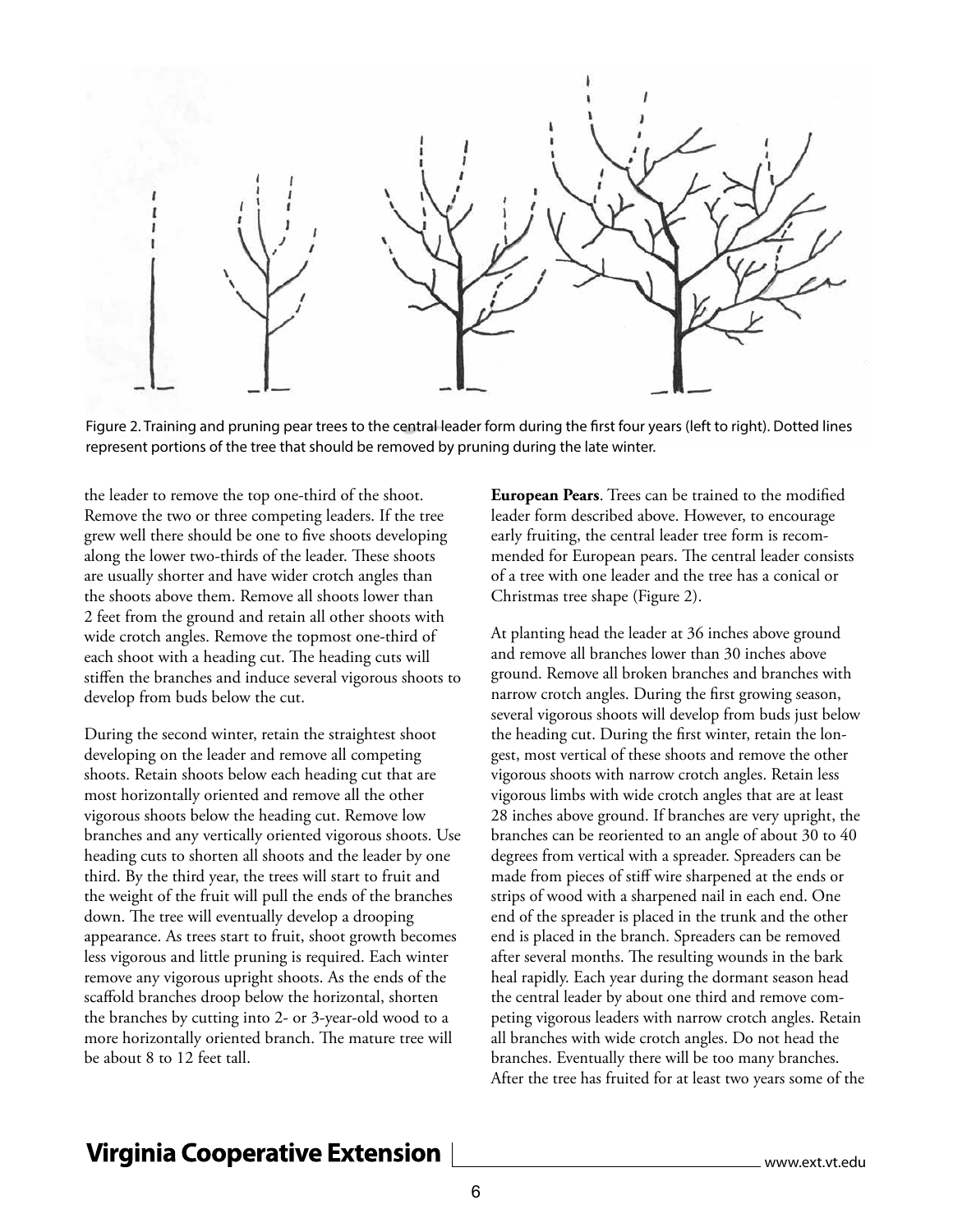branches should be removed. Eventually the ends of the branches will droop from the weight of the fruit. Shorten these branches by cutting into 2- or 3-year-old wood to a more horizontal branch. The ideal tree will have four to six branches radiating around the tree like spokes of a wheel about 3 feet to 5 feet above ground. These branches are permanent branches. The branches should be spaced vertically with about 4 inches to 6 inches between the branches. Above this first layer of branches there should be about 8 to 12 branches radiating around the trunk. These branches can be considered temporary branches. Each year remove branches that are at least one half the diameter of the trunk at the point where the branch originates from the trunk. New shoots will develop near the pruning cut and can be retained to replace the overly vigorous branch. This process of limb replacement will keep the treetop narrow and relatively non-vigorous. The mature tree will be about 16 to 24 feet tall.

#### **Mineral Nutrition.**

Like all green plants, pear trees require certain mineral nutrients for growth. Pear trees that grow vigorously are very susceptible to fireblight. Therefore, less nitrogen is applied to pear trees than to apple trees. The year before planting contact your local county Extension office for a soil testing kit and send the sample to the Soil Testing Lab at Virginia Tech. The test results will be accompanied by recommendations for lime to adjust the soil pH to about 6.5. If possible, lime should be applied the year before planting because lime moves very slowly into the soil. If phosphorous or potassium are in the medium or high range, there is no need for additional applications. If phosphorous or potassium are in the low range, then apply 1/4 pound of fertilizer containing 10%  $\text{K}_{2}\text{O}$  or 10%  $P_2O_5$  such as 10-10-10 or 5-10-10, or apply 0.125 pounds of 10-20-20 fertilizer per tree. Before planting spread the fertilizer and lime over a 3 foot x 3 foot area where the tree will be planted and incorporate it into the soil with a shovel or rototiller. This is all the fertilizer that is needed the first year. In future years nitrogen is usually the only nutrient needed for good growth. Commercially, nitrogen fertilizers such as urea, ammonium nitrate, or calcium nitrate are preferred because these are the least expensive sources of nitrogen. For non-commercial situations, complete fertilizers are more convenient. The fertilizer formulation is not important; any complete fertilizer used for the lawn or garden can be used. Each spring apply fertilizer in the spring, about a month before bloom, at the rate of about 0.10 pounds of actual nitrogen per tree: this is equivalent to 1.0 pound

of 10-10-10, 2.0 pounds of 5-10-10, or 1.25 pounds of 8-8-8 fertilizer. For trees growing in sandy soils or if for some reason shoot growth is less than desired, the nitrogen application can be doubled. Apply the fertilizer evenly under the drip line of the tree.

Occasionally, symptoms of boron deficiency will develop in pear fruit. This disorder is known as internal corking and the symptoms appear as brown corky areas within the fruit. When the deficiency is severe the fruit may be misshapen. Boron deficiency can be alleviated with a soil application of 0.037 ounces (this is equivalent to about 1.0 gram or 1/3 teaspoon) of borax every three years. Don't apply boron unless there is evidence that the tree is deficient because too much boron can injure or kill a tree.

### **Weed Control**

Weeds growing under trees compete for water and nutrients, and result in poor tree growth, especially for young trees. Commercial fruit producers use both pre-emergent and post-emergent herbicides to control weeds. Weeds can be controlled in the backyard with a hoe or by spreading mulch under the tree. Weeds should be controlled to a distance of about 3 feet from the trunk. Some mulches provide a desirable habitat for rodents that feed on the bark and roots. During late fall examine the mulch for evidence of vole activity. If active runs are obvious, the voles can be eliminated with mousetraps.

### **Fruit Thinning**

Pear trees often set more fruit than the tree can properly size and mature. If trees are allowed to have too many fruit, the fruit are small and may not develop high sugar levels. In addition, over-cropping a tree may result in limb breakage and may reduce the amount of bloom produced the following year. The earlier in the season partial fruit removal (thinning) is completed, the greater will be the benefits. European pears usually have clusters of five blossoms, whereas Asian pears usually have clusters of 10 to 12 blossoms. Therefore, Asian pears are most prone to over-cropping.

Commercial pear producers apply chemical thinners within three weeks after bloom to partially thin trees. The plant growth regulator naphthaleneacetic acid (NAA) at 10 to 15 parts per million can be applied when average fruit diameter is about 5 to 12 mm (7 to 14 days after petal fall). Naphthylacetamide (NAD) can be applied at the rate of 25 to 40 PPM at 4 to 8 days after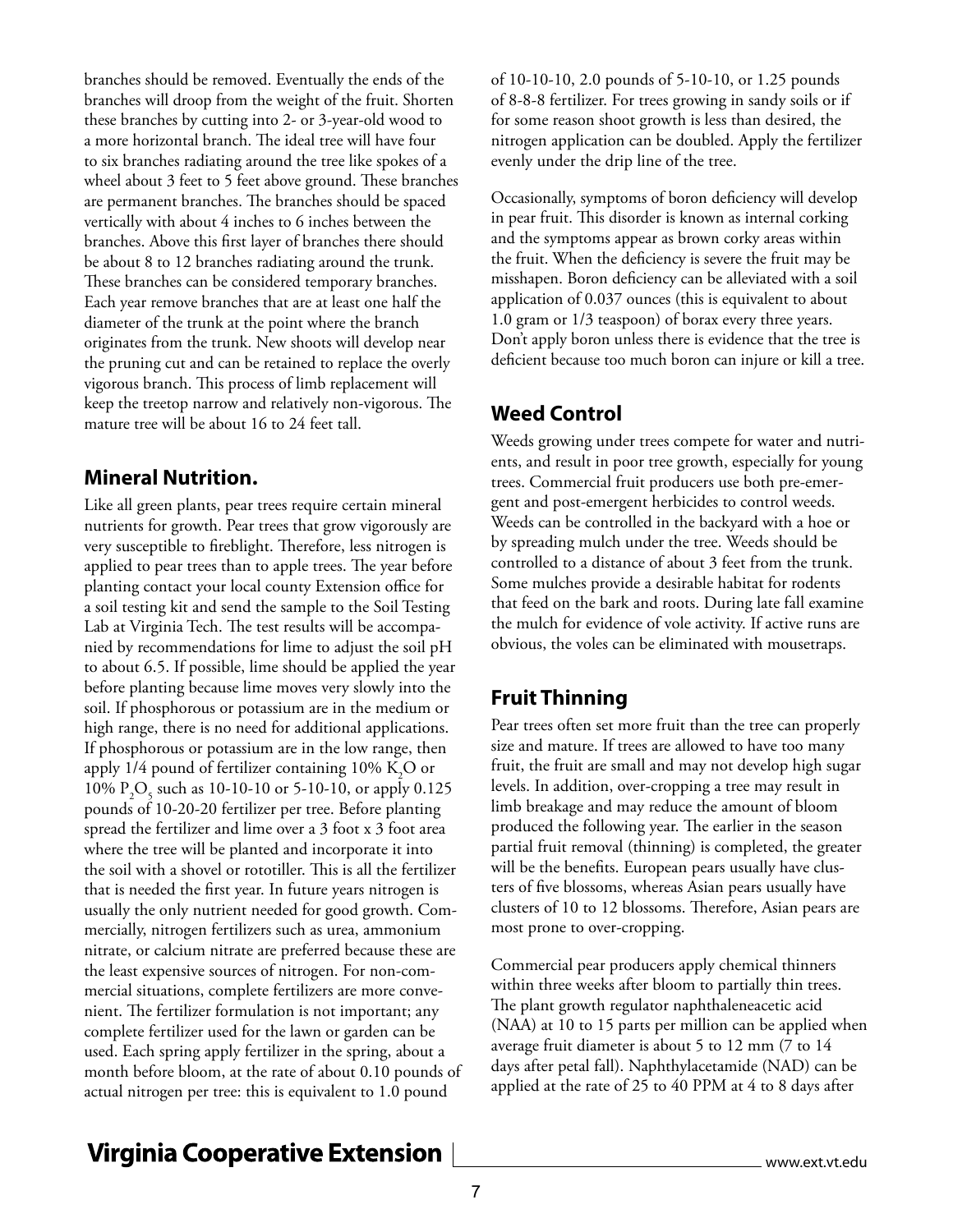full bloom. Chemical thinning experiences in Virginia are limited, so growers will have to experiment with different concentrations and timings for different varieties.

Even with the use of chemicals, adequate fruit removal may require some hand thinning. When fruit set is relatively heavy, fruit should be thinned to retain one fruit every 6 inches along the limb. Asian pears have not been successfully thinned with chemicals. To obtain large fruit, remove all but one or two blossoms per cluster during bloom. Thinning should be completed within four weeks after bloom.

### **Harvesting Pears**

**Asian Pears**. Like apples, Asian pears ripen on the tree. Fruit should be harvested when the color of the skin changes from green to greenish yellow. Just to make sure the fruit are ripe, taste one that appears to be ripe. If the flesh is juicy and sweet, then the fruit are ready to pick. Most varieties are harvested when the flesh firmness is 8 to 10 pounds. Flesh firmness is measured with a penetrometer using the large plunger (7/16" diameter). Some fruit on the tree may be less ripe than others and fruit may need to be picked several times over a 10-day period to harvest all fruit at optimum ripeness. Asian pears will maintain their harvest quality for 7 to 10 days at room temperature. If held at 32 degrees F, most varieties can be stored for 3 to 5 months.

**European Pears**. To attain highest quality, European pears must be harvested when they are mature, but before they are ripe. A mature fruit has the ability to ripen and develop acceptable eating quality after harvest. If allowed to tree-ripen, pears typically ripen from the inside out, so the center is mushy by the time the outside flesh is ready to eat. However, if picked when too immature, they often shrivel in storage, lack sweetness and flavor, and are susceptible to storage scald. Scald is a disorder that appears as discolored fruit skin. However, if fruit is picked too ripe it will ripen quickly, has little storage life, and may become gritty. It is difficult to determine proper harvest dates for European pears. Unlike other fruit, the full flavor of a pear only develops after adequate ripening off the tree. Pears picked with improper maturity either lose their capacity to ripen after storage or ripen with poor quality. Maturity is a process involving many changes and should not be judged by a single factor alone. Some of these factors are discussed below.

**Flesh firmness** – The firmness of the flesh declines as a fruit matures and it is one of the best ways to judge maturity. A penetrometer is used to measure firmness on two sides of the fruit. Most varieties should be harvested when firmness is 16 to 19 pounds.

**Soluble Solids** – Soluble solids, sometimes called brix, is a measure of soluble sugars in the juice of fruit. Soluble solids generally increase as the fruit becomes mature. Usually, fruit should not be harvested until the soluble solids are at least 10%. However, soluble solids are not always a reliable index of maturity because they can be affected by crop load and weather conditions that influence photosynthesis.

**Starch-iodine test** – Leaves manufacture sugars in the process called photosynthesis. Some of the sugars are transported to the fruit and are converted to starch for storage. As a fruit matures the starch is converted back to sugar. Cutting a fruit in half and placing the cut surface of the stem end in iodine can be used to evaluate the starch conversion process. The starch in the fruit flesh will stain black or dark blue. The entire cut surface of immature fruit will become stained, and the entire cut surface of an over mature fruit will have little stain because the starch has been converted to sugar. A fruit is ready to pick when about 60% of the maximum starch content remains.

**Color change** – As pears mature the skin color changes from green to light green or greenish yellow. Pears should be picked when light green and before they turn yellow.

**Ease of picking** – As pears mature they become easy to detach from the tree. Fruit are ready to pick when they snap off the tree when twisted upwards. If tugging is needed to pick the fruit, then the fruit is probably not ready to harvest. If they nearly fall off the tree, then the fruit are over mature.

**Days from bloom to harvest** – Number of days from bloom to harvest is fairly consistent, but may vary from one part of the country to another. In Washington, the following intervals are suggested: 'Bartlett' = 100 to 115; 'Bosc' = 130 to 135; and 'D'Anjou' = 145 to 150 days from bloom to harvest.

#### **Storing Pears**

Harvested fruit is living tissue. The objective of storage is to slow down the rate of respiration and prolong the life